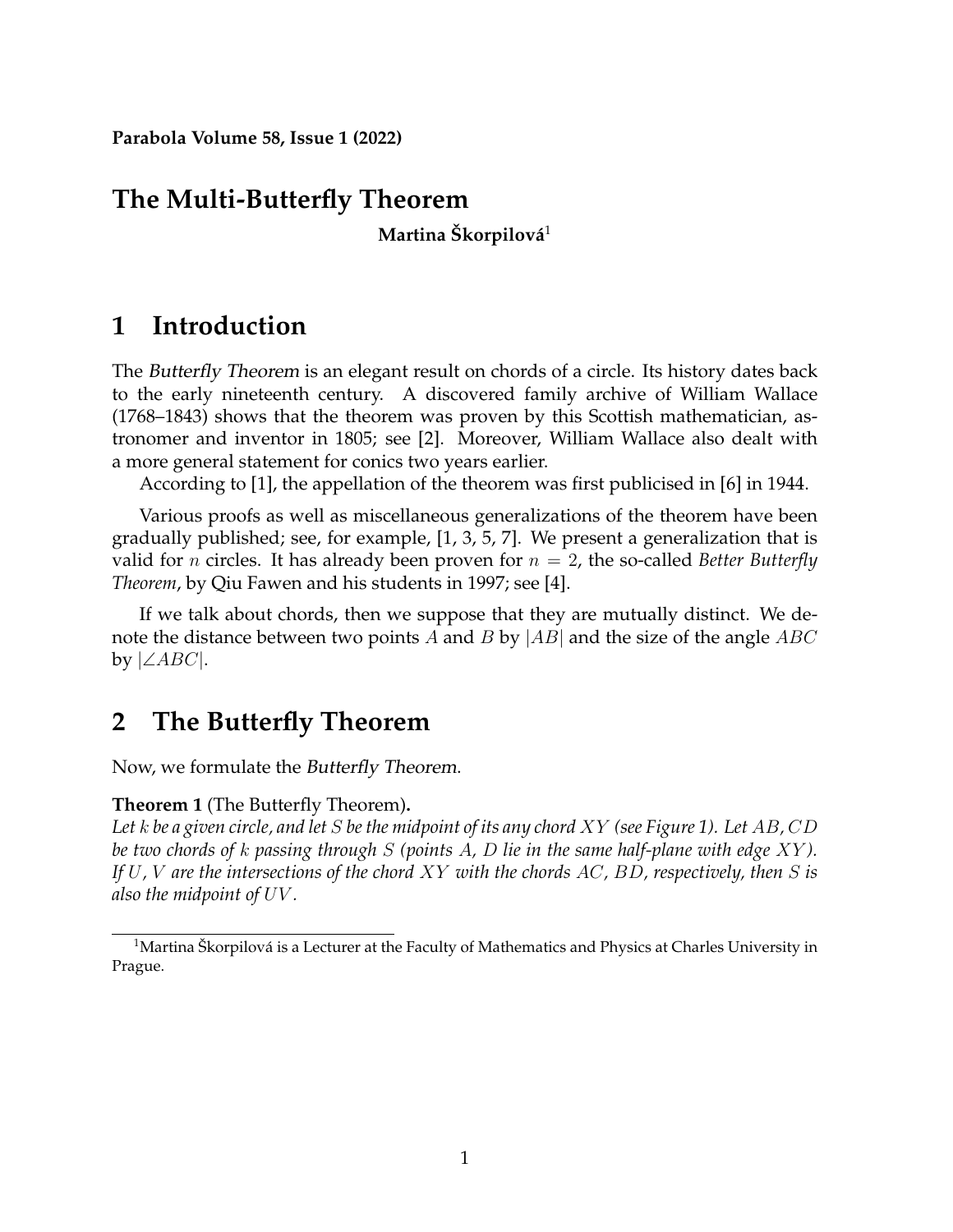

**Figure 1.**

# **3 The Multi-Butterfly Theorem**

We now present the generalization of the theorem for  $n$  circles.

#### **Theorem 2** (The Multi-Butterfly Theorem)**.**

Let  $k_1, k_2, \ldots, k_n$  be concentric circles with the common center O (see Figure 2 for  $n = 4$ ). Assume, without loss of generality, that the inequality  $r_i~\leq~r_{i+1}$  holds for radii  $r_i$  of  $k_i$ ,  $i = 1, 2, \ldots, n - 1$ . Let XY be any chord of  $k_n$ , and let S be its midpoint. Let  $A_n B_n$ ,  $C_n D_n$  be *chords of*  $k_n$  *which pass through S* (points  $A_n$ ,  $D_n$  *lie in the same half-plane with edge XY*). *Let*  $U_1, U_2, \ldots, U_{n-1}, U_n$  *be the intersections of the chord XY with the chords*  $A_1C_2$ ,  $A_2C_3$ ,  $\ldots$ ,  $A_{n-1}C_n$ ,  $A_nC_1$ , respectively, and, further, let  $V_1$ ,  $V_2$ ,  $\ldots$ ,  $V_{n-1}$ ,  $V_n$  be the intersections of *the chord XY with the chords*  $D_1B_2$ ,  $D_2B_3$ , ...,  $D_{n-1}B_n$ ,  $D_nB_1$ . Then the following relation *holds:*

$$
\frac{1}{|SU_1|} + \frac{1}{|SU_2|} + \cdots + \frac{1}{|SU_{n-1}|} + \frac{1}{|SU_n|} = \frac{1}{|SV_1|} + \frac{1}{|SV_2|} + \cdots + \frac{1}{|SV_{n-1}|} + \frac{1}{|SV_n|}.
$$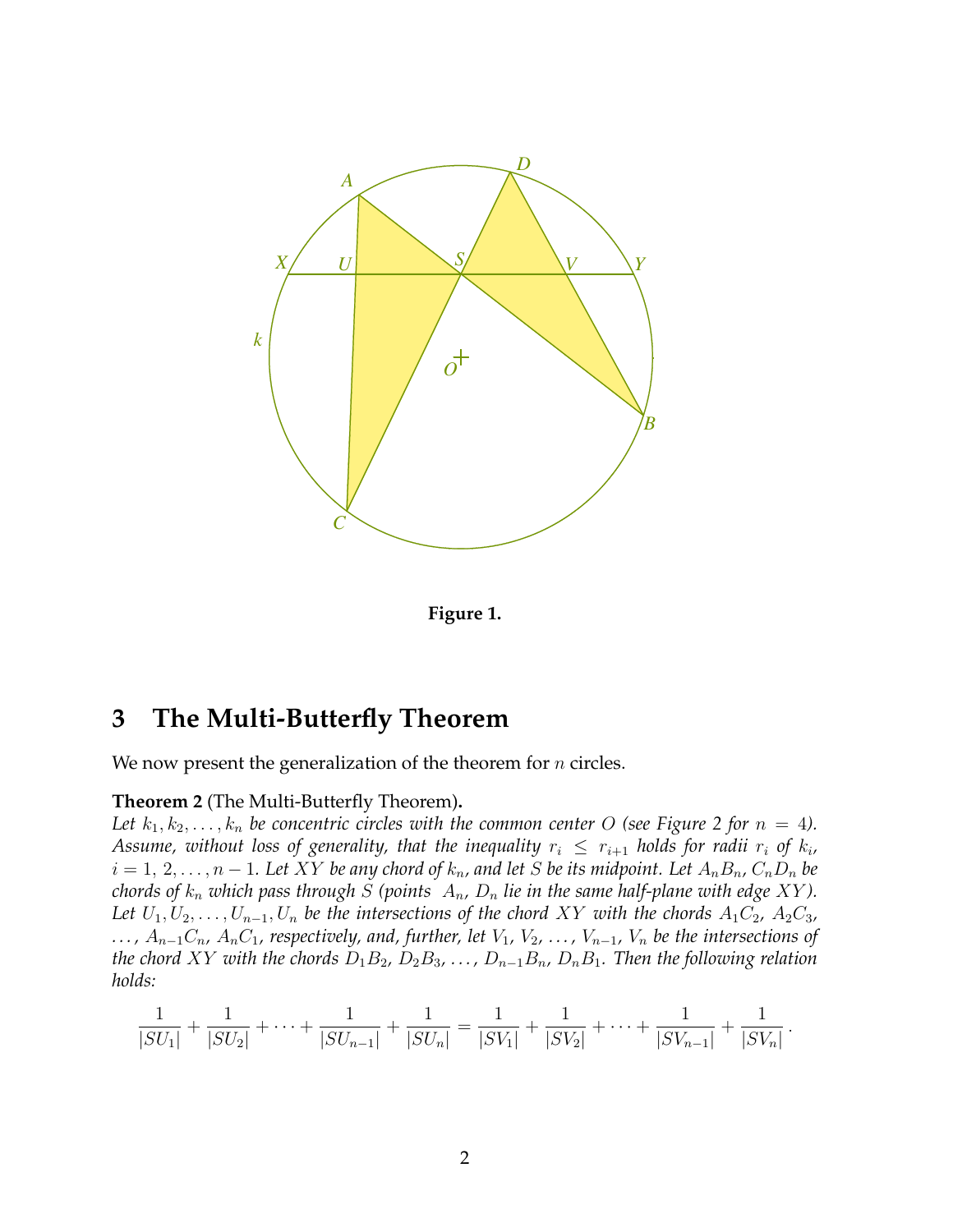

**Figure 2.**

*Proof.* We verify our statement by mathematical induction. Firstly, we show that the theorem holds for  $n = 1$ ; i.e., we prove the equality

<span id="page-2-0"></span>
$$
\frac{1}{|SU_1|} = \frac{1}{|SV_1|} \,. \tag{1}
$$

The equality [\(1\)](#page-2-0) is clearly equivalent to  $|SU_1| = |SV_1|$ ; i.e., the Butterfly Theorem. As stated above, diverse proofs of this theorem have been published. We present a method that is inspired by the proof of the already mentioned Better Butterfly Theorem; see [\[4\]](#page-8-3).

Now, we denote the sizes of angles as shown in Figure 3:

$$
\begin{aligned} \left| \angle U_1 SA_1 \right| &= \left| \angle V_1 SB_1 \right| = \alpha \,, \\ \left| \angle U_1 SC_1 \right| &= \left| \angle V_1 SD_1 \right| = \beta \,. \end{aligned}
$$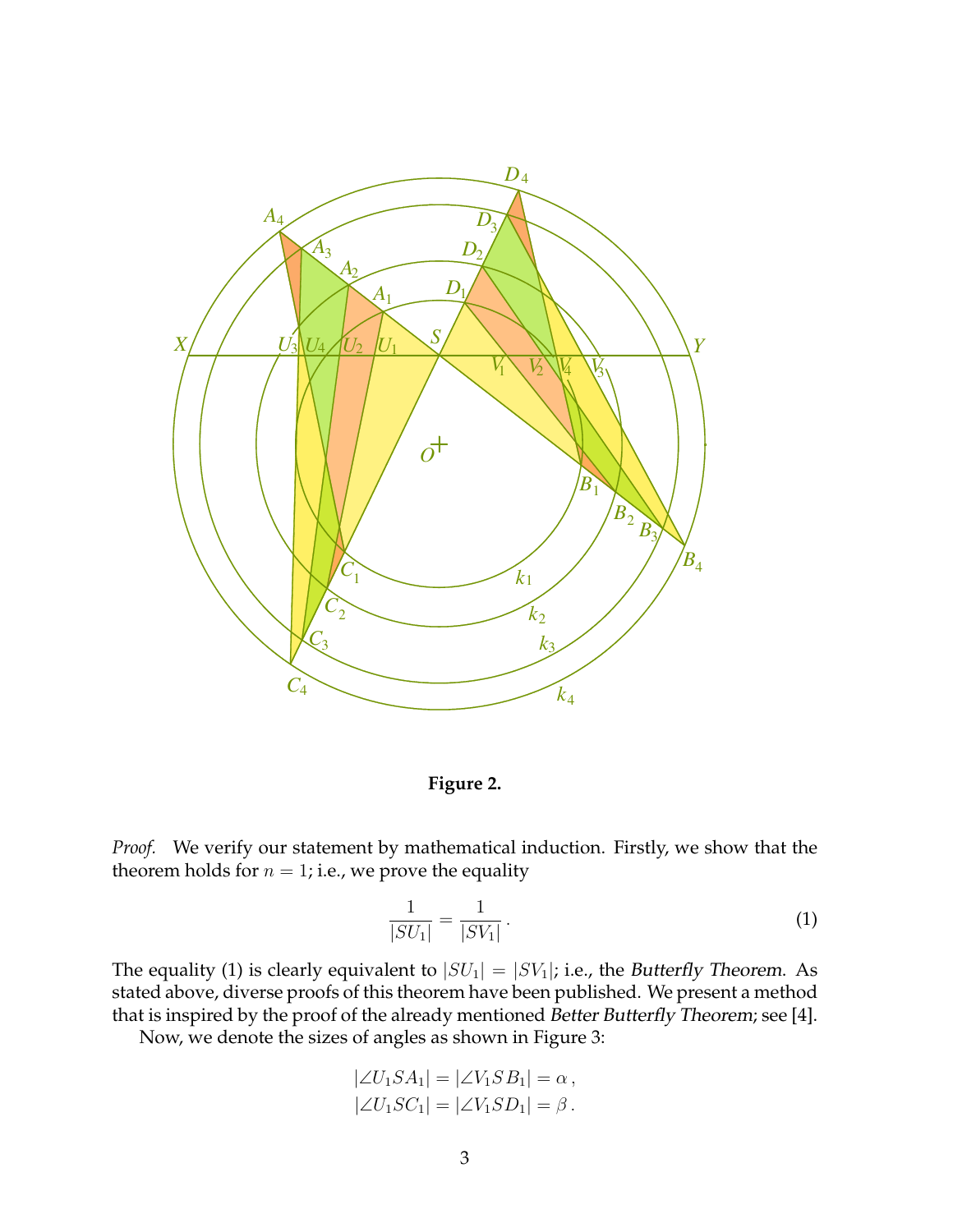

**Figure 3.**

The relation [\(1\)](#page-2-0) is equivalent to

'

<span id="page-3-0"></span>
$$
\frac{\sin\left(\alpha+\beta\right)}{|SU_1|} = \frac{\sin\left(\alpha+\beta\right)}{|SU_1|}.
$$
 (2)

Further, let us have a look at the triangle  $SA_1C_1$ . Since its area is the sum of areas of triangles  $\mathit{SA}_1\mathit{U}_1$  and  $\mathit{SC}_1\mathit{U}_1$  , we get

$$
\frac{1}{2} |SA_1| |SC_1| \sin (\alpha + \beta) = \frac{1}{2} |SA_1| |SU_1| \sin \alpha + \frac{1}{2} |SC_1| |SU_1| \sin \beta.
$$

By multiplying this equality by the expression  $\frac{2}{|SA_1||SC_1||SU_1|}$ , we obtain

<span id="page-3-2"></span>
$$
\frac{\sin\left(\alpha+\beta\right)}{|SU_1|} = \frac{\sin\alpha}{|SC_1|} + \frac{\sin\beta}{|SA_1|}.
$$
\n(3)

Analogously, using triangle  $SD_1B_1$ , we have

$$
\frac{\sin(\alpha + \beta)}{|SV_1|} = \frac{\sin \alpha}{|SD_1|} + \frac{\sin \beta}{|SB_1|}.
$$

The relation [\(2\)](#page-3-0) is therefore valid if and only if

<span id="page-3-1"></span>
$$
\frac{\sin\alpha}{|SC_1|} + \frac{\sin\beta}{|SA_1|} = \frac{\sin\alpha}{|SD_1|} + \frac{\sin\beta}{|SB_1|}.
$$
\n(4)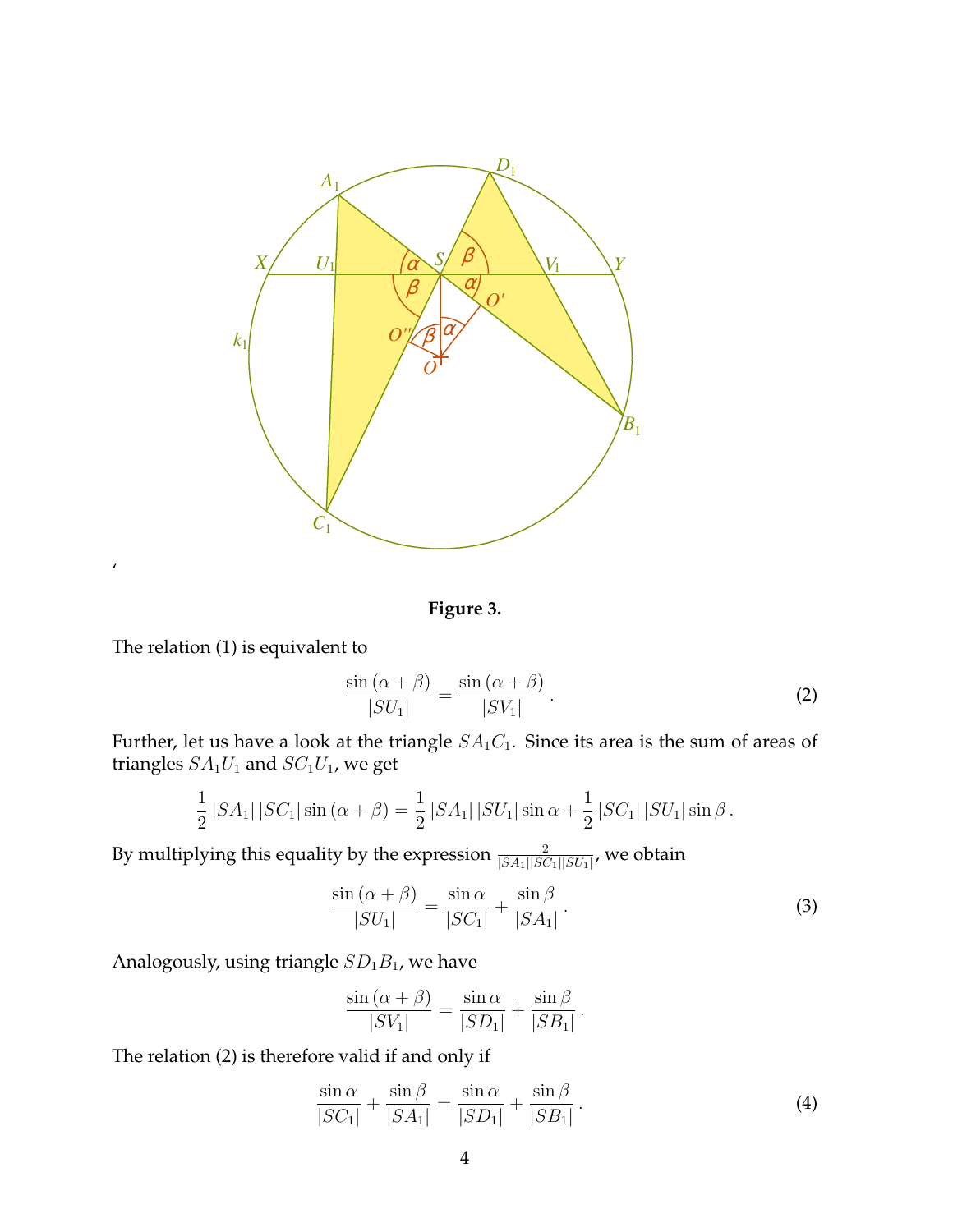If the chord XY passes through the point O, then  $|SA_1| = |SB_1| = |SC_1| = |SD_1|$ . Hence, [\(4\)](#page-3-1) holds, which proves the *Multi-Butterfly Theorem* for  $n = 1$ .

If the chord XY does not pass through the point O, then we rearrange [\(4\)](#page-3-1) as follows, assuming without loss of generality that  $|SA_1| < |SB_1|$  and, thus, that  $|SD_1| < |SC_1|$ :

$$
\left(\frac{1}{|SA_1|} - \frac{1}{|SB_1|}\right) \sin \beta = \left(\frac{1}{|SD_1|} - \frac{1}{|SC_1|}\right) \sin \alpha.
$$
 (5)

Using simple algebra, we obtain the equivalent equality

<span id="page-4-2"></span>
$$
\frac{|SB_1| - |SA_1|}{|SA_1| |SB_1|} \sin \beta = \frac{|SC_1| - |SD_1|}{|SD_1| |SC_1|} \sin \alpha.
$$
 (6)

Since inscribed angles subtended by the same arc are equal, we have by Figure 3 that  $|\angle C_1A_1B_1| = |\angle C_1D_1B_1|$  and  $|\angle A_1C_1D_1| = |\angle A_1B_1D_1|$ . The triangles  $A_1C_1S$  and  $D_1B_1S$  are therefore similar. It follows that

$$
\frac{|SA_1|}{|SD_1|} = \frac{|SC_1|}{|SB_1|}
$$

or, equivalently,

<span id="page-4-0"></span>
$$
|SA_1| |SB_1| = |SC_1| |SD_1| . \tag{7}
$$

We just proved the so-called *Intersecting Chords Theorem*: If two chords  $A_1B_1$  and  $C_1D_1$  of a circle intersect in a point S, then the equality  $|SA_1||SB_1| = |SC_1||SD_1|$  holds.

Let O' and O'' denote the feet of the perpendiculars from the center O of  $k_1$  to the chords  $A_1B_1$  and  $C_1D_1$ , respectively. Then,  $\alpha = |\angle SOO'|$  and  $\beta = |\angle SOO''|$ . Since the points O' and O'' are the midpoints of the chords  $A_1B_1$  and  $C_1D_1$ , we see that  $|SB_1| - |SA_1| = 2 |SO'|$  and  $|SC_1| - |SD_1| = 2 |SO''|$ . Thus,

<span id="page-4-1"></span>
$$
|SB_1| - |SA_1| = 2 |SO| \sin \alpha ,
$$
  
\n
$$
|SC_1| - |SD_1| = 2 |SO| \sin \beta .
$$
 (8)

After substituting [\(7\)](#page-4-0) and [\(8\)](#page-4-1) into [\(6\)](#page-4-2), and after subsequent re-arrangements, we obtain

$$
\frac{2\left|SO\right|\sin\alpha}{\left|SC_1\right|\left|SD_1\right|}\sin\beta = \frac{2\left|SO\right|\sin\beta}{\left|SD_1\right|\left|SC_1\right|}\sin\alpha.
$$

This equality, which re-states [\(6\)](#page-4-2), is clearly true. Since [\(6\)](#page-4-2) is equivalent to [\(1\)](#page-2-0), we have proved the Multi-Butterfly Theorem for  $n = 1$ , i.e., the Butterfly Theorem.

Now, we assume that the statement holds for  $n = j$ , and we prove that it holds also for  $n = j + 1$ ; see Figure 4.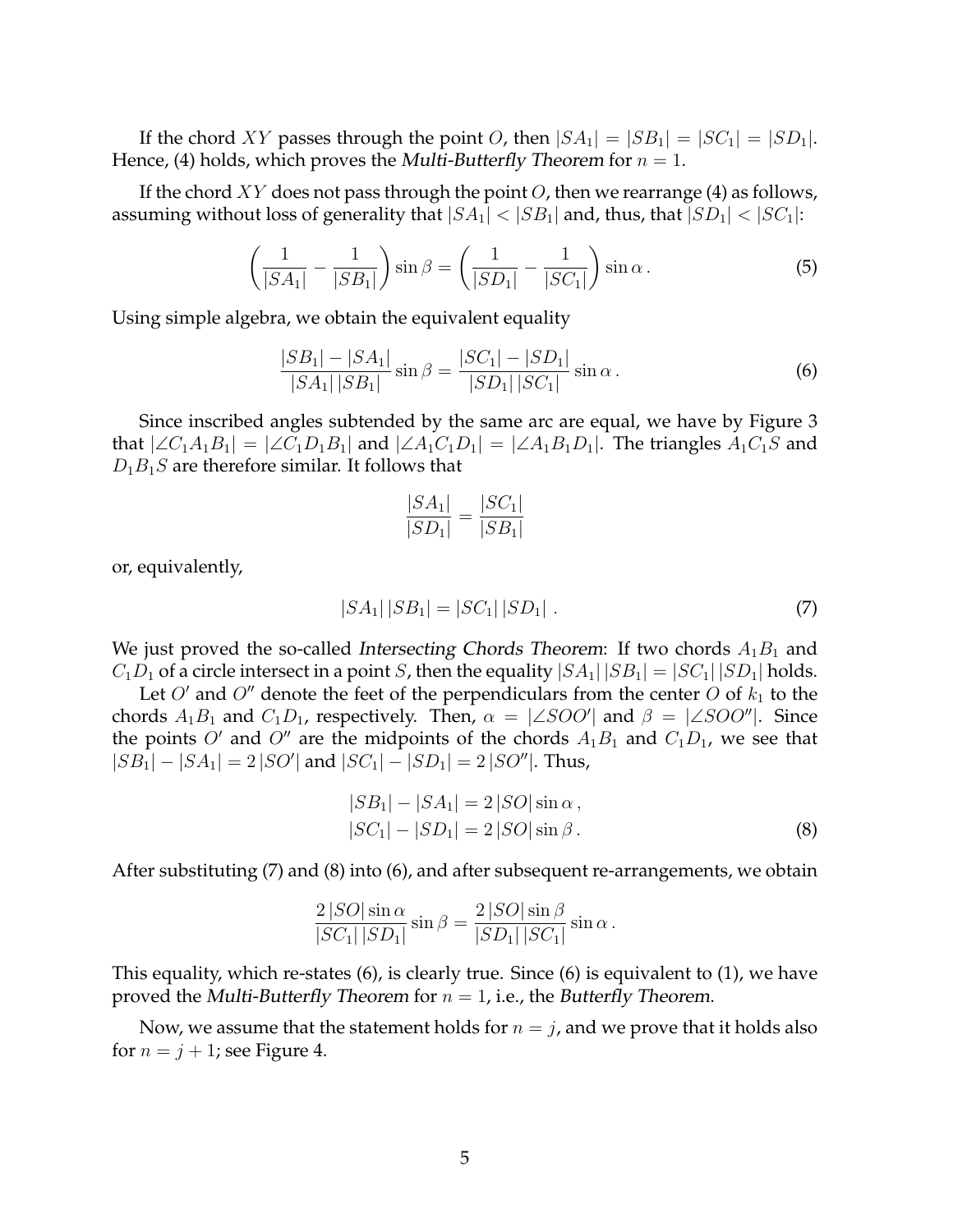Thus, we assume that the equality

<span id="page-5-0"></span>
$$
\frac{1}{|SU_1|} + \frac{1}{|SU_2|} + \dots + \frac{1}{|SU_j|} = \frac{1}{|SV_1|} + \frac{1}{|SV_2|} + \dots + \frac{1}{|SV_j|}
$$
(9)

holds for  $j$  circles. We want to show that  $(9)$  implies the identity

<span id="page-5-1"></span>
$$
\frac{1}{|SU_1|} + \frac{1}{|SU_2|} + \dots + \frac{1}{|S\bar{U}_j|} + \frac{1}{|S\bar{U}_{j+1}|} = \frac{1}{|SV_1|} + \frac{1}{|SV_2|} + \dots + \frac{1}{|S\bar{V}_j|} + \frac{1}{|S\bar{V}_{j+1}|} \tag{10}
$$

for  $j + 1$  circles.



**Figure 4.**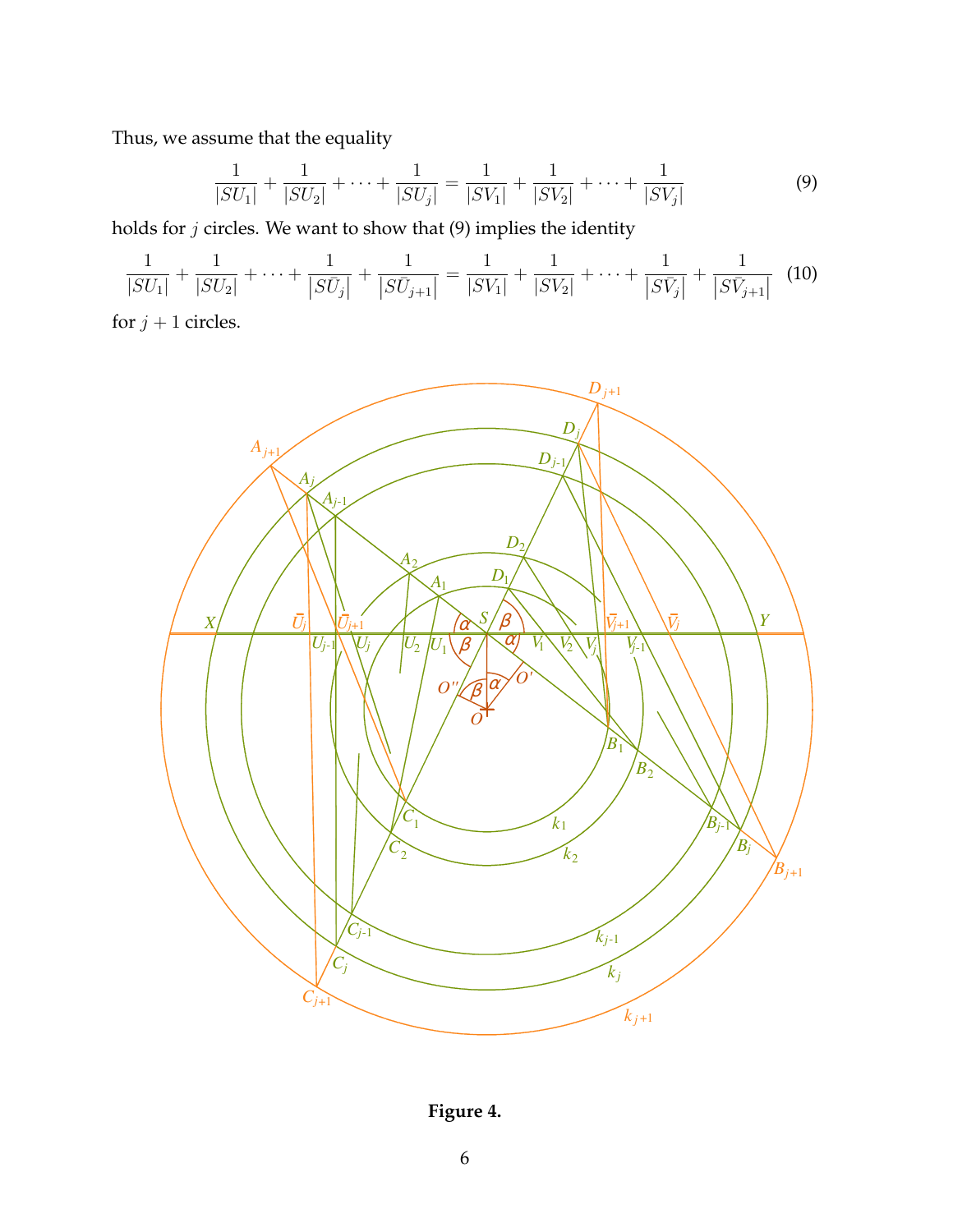Note that there are the points  $U_j$ ,  $V_j$  in [\(9\)](#page-5-0), while there are the points  $\bar{U}_j$ ,  $\bar{V}_j$  in [\(10\)](#page-5-1). For  $n = j + 1$ , we have the chord  $A_j C_{j+1}$  instead of the chord  $A_j C_1$ , and, analogously, we have the chord  $D_jB_{j+1}$  instead of the chord  $D_jB_1$ . We denote the intersections of the chord XY with the chords  $A_j C_{j+1}$ ,  $D_j B_{j+1}$ ,  $A_{j+1} C_1$ ,  $D_{j+1} B_1$  by  $\bar{U}_j$ ,  $\bar{V}_j$ ,  $\bar{U}_{j+1}$ ,  $\bar{V}_{j+1}$ , respectively.

Further, if we define

$$
G = \frac{1}{|SU_1|} + \frac{1}{|SU_2|} + \dots + \frac{1}{|SU_{j-1}|},
$$
  

$$
H = \frac{1}{|SV_1|} + \frac{1}{|SV_2|} + \dots + \frac{1}{|SV_{j-1}|},
$$

then we can rewrite  $(9)$  and  $(10)$  as

$$
G - H = \frac{1}{|SV_j|} - \frac{1}{|SU_j|} \text{(induction hypothesis)}
$$
  
and 
$$
G - H = \frac{1}{|S\bar{V}_j|} + \frac{1}{|S\bar{V}_{j+1}|} - \frac{1}{|S\bar{U}_j|} - \frac{1}{|S\bar{U}_{j+1}|}.
$$

Thus, it suffices to show that

<span id="page-6-1"></span>
$$
\frac{1}{|SV_j|} - \frac{1}{|SU_j|} = \frac{1}{|S\bar{V}_j|} + \frac{1}{|S\bar{V}_{j+1}|} - \frac{1}{|S\bar{U}_j|} - \frac{1}{|S\bar{U}_{j+1}|},
$$
\n(11)

or, equivalently,

<span id="page-6-0"></span>
$$
\frac{\sin\left(\alpha+\beta\right)}{|SV_j|} - \frac{\sin\left(\alpha+\beta\right)}{|SU_j|} = \frac{\sin\left(\alpha+\beta\right)}{|SV_j|} + \frac{\sin\left(\alpha+\beta\right)}{|SV_{j+1}|} - \frac{\sin\left(\alpha+\beta\right)}{|SU_j|} - \frac{\sin\left(\alpha+\beta\right)}{|SU_{j+1}|}.
$$
 (12)

By similar derivations to that of [\(3\)](#page-3-2) for the triangle  $SA<sub>1</sub>C<sub>1</sub>$ , we can obtain the following relations, using triangles  $SD_jB_1$ ,  $SA_jC_1$ ,  $SD_jB_{j+1}$ ,  $SD_{j+1}B_1$ ,  $SA_jC_{j+1}$ ,  $SA_{j+1}C_1$ :

$$
\frac{\sin (\alpha + \beta)}{|SV_j|} = \frac{\sin \alpha}{|SD_j|} + \frac{\sin \beta}{|SB_1|},
$$
  
\n
$$
\frac{\sin (\alpha + \beta)}{|SU_j|} = \frac{\sin \alpha}{|SC_1|} + \frac{\sin \beta}{|SA_j|},
$$
  
\n
$$
\frac{\sin (\alpha + \beta)}{|SV_j|} = \frac{\sin \alpha}{|SD_j|} + \frac{\sin \beta}{|SB_{j+1}|},
$$
  
\n
$$
\frac{\sin (\alpha + \beta)}{|SV_{j+1}|} = \frac{\sin \alpha}{|SD_{j+1}|} + \frac{\sin \beta}{|SB_1|},
$$
  
\n
$$
\frac{\sin (\alpha + \beta)}{|SU_j|} = \frac{\sin \alpha}{|SC_{j+1}|} + \frac{\sin \beta}{|SA_j|},
$$
  
\n
$$
\frac{\sin (\alpha + \beta)}{|SU_{j+1}|} = \frac{\sin \alpha}{|SC_1|} + \frac{\sin \beta}{|SA_{j+1}|}.
$$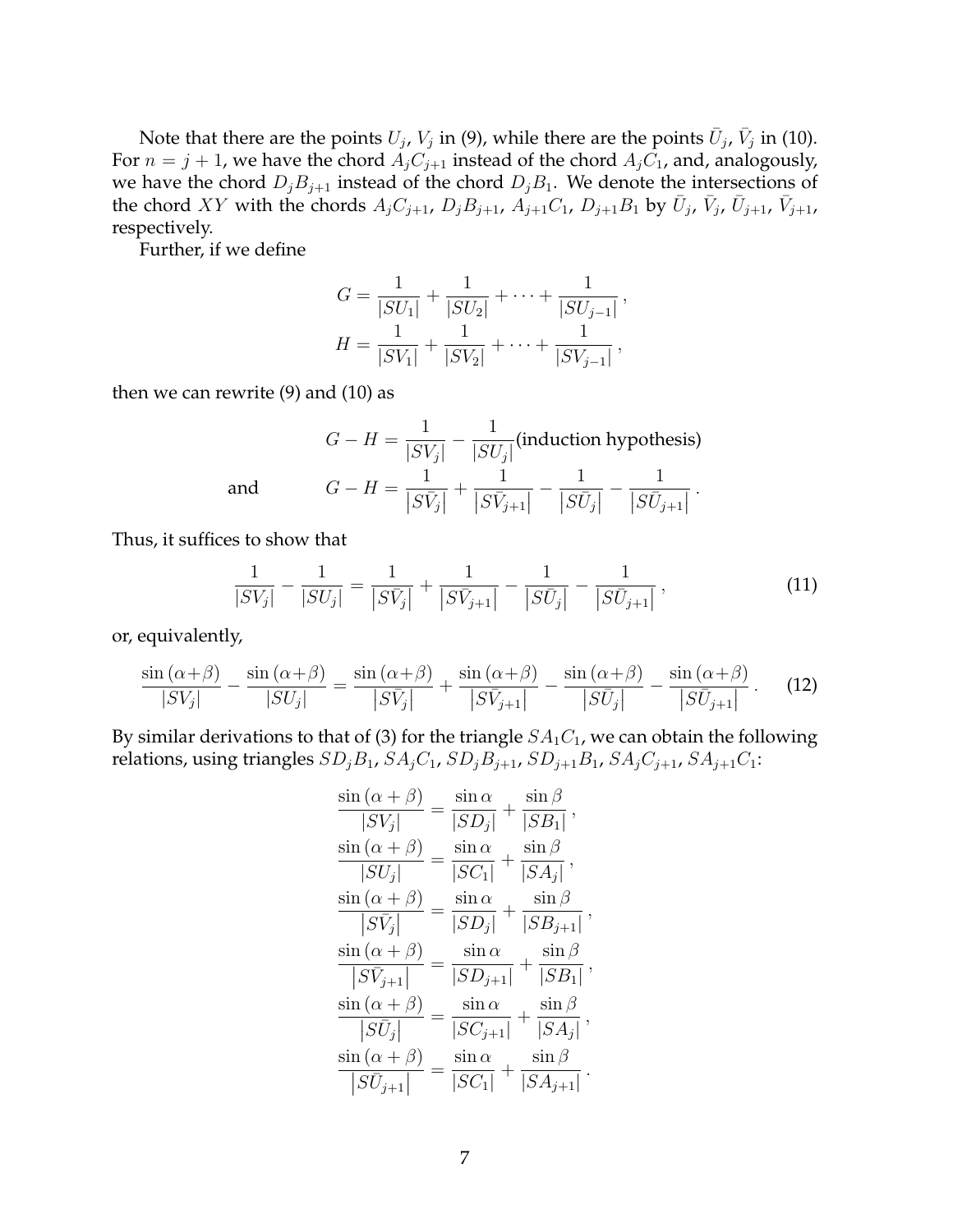Hence, we can rewrite [\(12\)](#page-6-0) as

$$
\frac{\sin \alpha}{|SD_j|} + \frac{\sin \beta}{|SB_1|} - \frac{\sin \alpha}{|SC_1|} - \frac{\sin \beta}{|SA_j|} \n= \frac{\sin \alpha}{|SD_j|} + \frac{\sin \beta}{|SB_{j+1}|} + \frac{\sin \alpha}{|SD_{j+1}|} + \frac{\sin \beta}{|SB_1|} - \frac{\sin \alpha}{|SC_{j+1}|} - \frac{\sin \beta}{|SA_j|} - \frac{\sin \alpha}{|SC_1|} - \frac{\sin \beta}{|SA_{j+1}|},
$$

from which we have the identity

$$
\left(\frac{1}{|SA_{j+1}|} - \frac{1}{|SB_{j+1}|}\right) \sin \beta = \left(\frac{1}{|SD_{j+1}|} - \frac{1}{|SC_{j+1}|}\right) \sin \alpha,
$$

or, equivalently,

<span id="page-7-3"></span>
$$
\frac{|SB_{j+1}| - |SA_{j+1}|}{|SA_{j+1}| |SB_{j+1}|} \sin \beta = \frac{|SC_{j+1}| - |SD_{j+1}|}{|SD_{j+1}| |SC_{j+1}|} \sin \alpha.
$$
 (13)

Using the Intersecting Chords Theorem, we have  $|SA_{i+1}| |SB_{i+1}| = |SC_{i+1}| |SD_{i+1}|$ . And because

$$
|SB_{j+1}| - |SA_{j+1}| = 2 |SO'| = 2 |SO| \sin \alpha ,
$$
  
\n
$$
|SC_{j+1}| - |SD_{j+1}| = 2 |SO''| = 2 |SO| \sin \beta ,
$$

we obtain, by [\(13\)](#page-7-3),

$$
\frac{2|SO|\sin\alpha}{|SC_{j+1}||SD_{j+1}|}\sin\beta = \frac{2|SO|\sin\beta}{|SC_{j+1}||SD_{j+1}|}\sin\alpha.
$$

Clearly, this last equality is true. Hence, the equality [\(11\)](#page-6-1) is true.

The induction hypothesis for  $j$  circles thus implies the validity of the Multi-Butterfly Theorem for  $j + 1$  circles. This completes the proof for all natural numbers  $n$ .  $\Box$ 

## **References**

- <span id="page-7-1"></span>[1] L. Bankoff, The metamorphosis of the Butterfly Problem, Math. Mag. **60** (1987), 195–210.
- <span id="page-7-0"></span>[2] A. Bogomolny, Interactive Mathematics Miscellany and Puzzles: William Wallace Proof of the Butterfly Theorem, <https://www.cut-the-knot.org/pythagoras/WilliamWallaceButterfly.shtml>, last accessed on 2022-03-09.
- <span id="page-7-2"></span>[3] A. Bogomolny, Interactive Mathematics Miscellany and Puzzles: The Butterfly Theorem, <https://www.cut-the-knot.org/pythagoras/Butterfly.shtml>, last accessed on 2022-03-09.